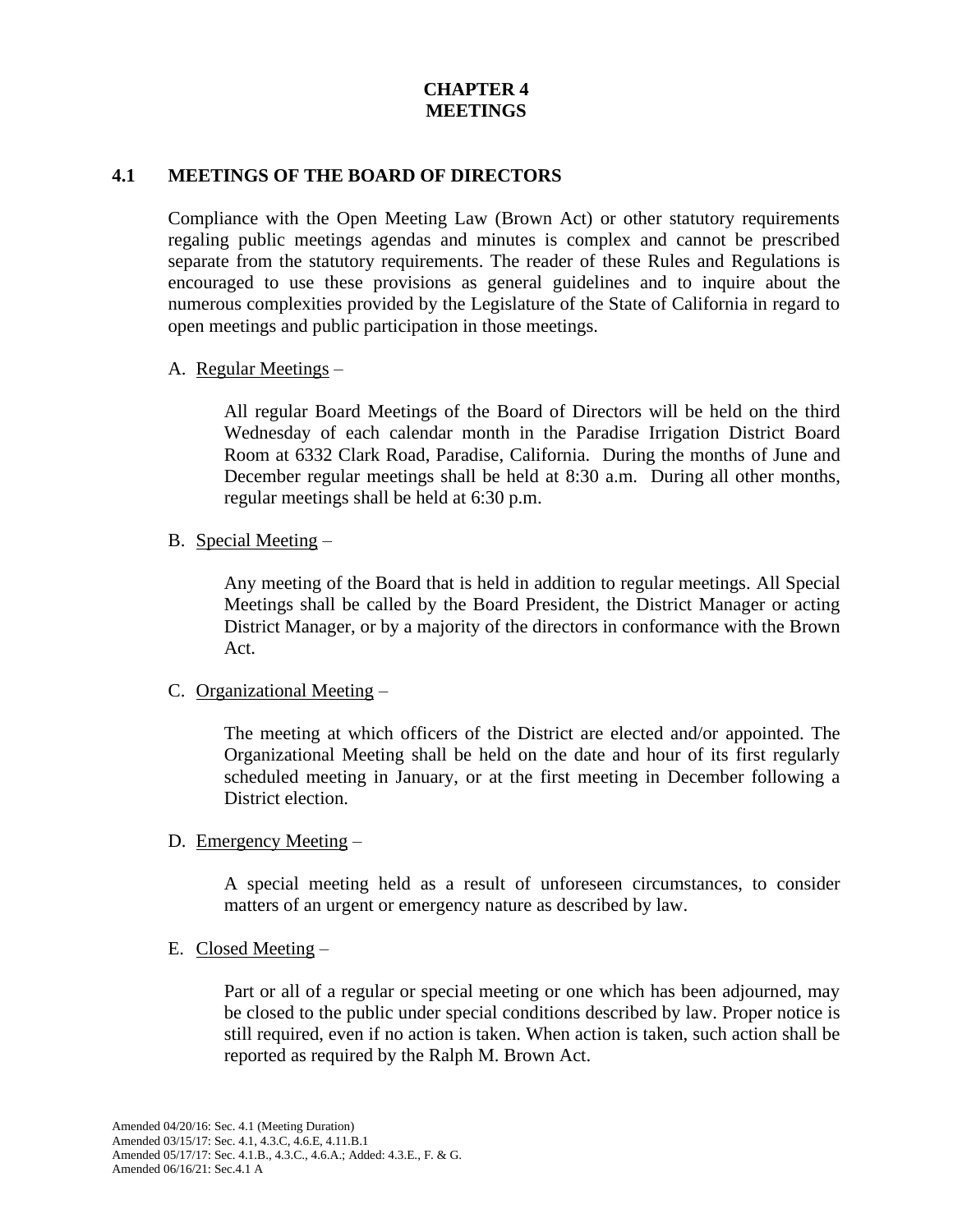### **4.2 PLACE OF MEETINGS**

Except as may otherwise be determined, meetings of the Board shall be held at the principal place of business of the District.

### **4.3. AGENDA PREPARATION**

The District Secretary shall prepare Board Meeting agendas in conformance with the following guidelines:

- A. Agenda items shall be submitted to the District Secretary by Noon (12:00 pm) on Thursday preceding the following week's Board Meeting.
- B. The District Manager will coordinate with the Board members, the District Secretary, Treasurer, and staff in assembling the agenda for meetings*.*
- C. Agenda items submitted by District staff or the public, (excluding the District Manager), must have the District Manager and Board President's approval prior to being placed on the agenda. The public may submit a request to the District Manager or directly to the Board for future agenda items. In the Manager's absence, the Manager's designated representative may approve items for the agenda, with consent of the Board President.
- D. All items submitted for possible Board action by Board members or the public shall include a written report including the following items:
	- 1. Subject
	- 2. Name of individual submitting the item.
	- 3. Background information an explanation of what needs to be done, why it needs to be done and the financial impacts of the proposal, if any.
	- 4. Recommendation what action is being requested of the Board.
- E. Unfinished business should be addressed before new business unless preempted by a motion and majority vote of the Board.
- F. Agenda items shall be listed on the agenda in order of importance as determined by the District Secretary, District Manager, and Board President.
- G. Committee reports may be submitted if possible to the District Secretary by Noon (12:00 p.m.) on the Thursday preceding the following week's board meeting for inclusion into the agenda.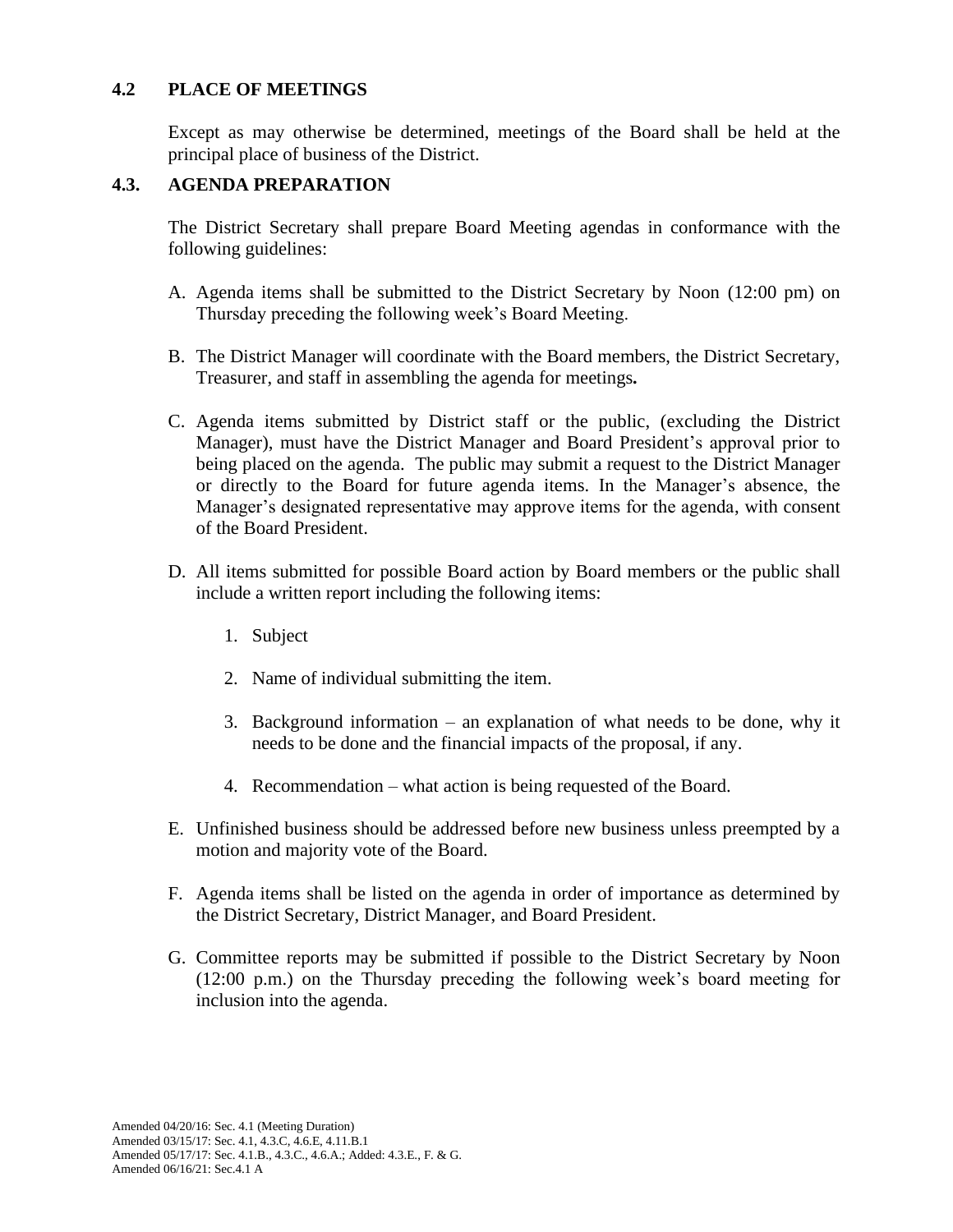# **4.4 PUBLIC NOTICE OF MEETINGS**

### A. Meeting Schedule –

A schedule of the meetings of the Board shall be posted at all times in a conspicuous place at the District's principal office. The schedule of meetings shall be sent to at least one of the local newspapers, the local library, and other organizations and individuals requesting such schedule, as prescribed by law.

## B. Regular Meeting –

Notice of the date, time, place and agenda for each regular meeting shall be posted at the District's principal office and sent not less than 72 hours before the beginning of the meeting to at least one of the local newspapers, the local library, and other organizations and individuals requesting such schedule, as prescribed by law.

# C. Special Meeting –

A special meeting may be called at any time by the presiding officer of the Board, by delivering written notice at least 24 hours in advance to each member of the Board, and to each local newspaper of general circulation and radio or television station requesting notice in writing. Where possible, the notice described in Section 4.4 B shall be given. When circumstances require an emergency meeting, the 24 hour notice requirements may be disregarded and the best practicable notice given.

### D. Meeting at a Place other than the Principal Place of Business –

Notice of a meeting to be held at a place other than the principal place of business shall be given as provided by law.

# **4.5 NOTICE TO DIRECTORS**

- A. Notice of all regular and, when possible, special meetings of the Board shall be sent by the Secretary to all members of the Board by ordinary mail to a Director's address as it appears on the District records, unless the Director specifies a different arrangement in accordance with paragraph C, below. Such mailing shall occur at least three business days in advance of each regular meeting and shall include the date, time, and place of the meeting as well as a copy of the previous meeting's minutes and the agenda for the present meeting.
- B. Notices mailed to a Director's Paradise address and deposited before the closing time at the Paradise post office will be deemed received at the usual time on the next mail delivery day.
- C. If a Director desires to receive notices while out of town, he shall supply the Board's Secretary with one or more of the following: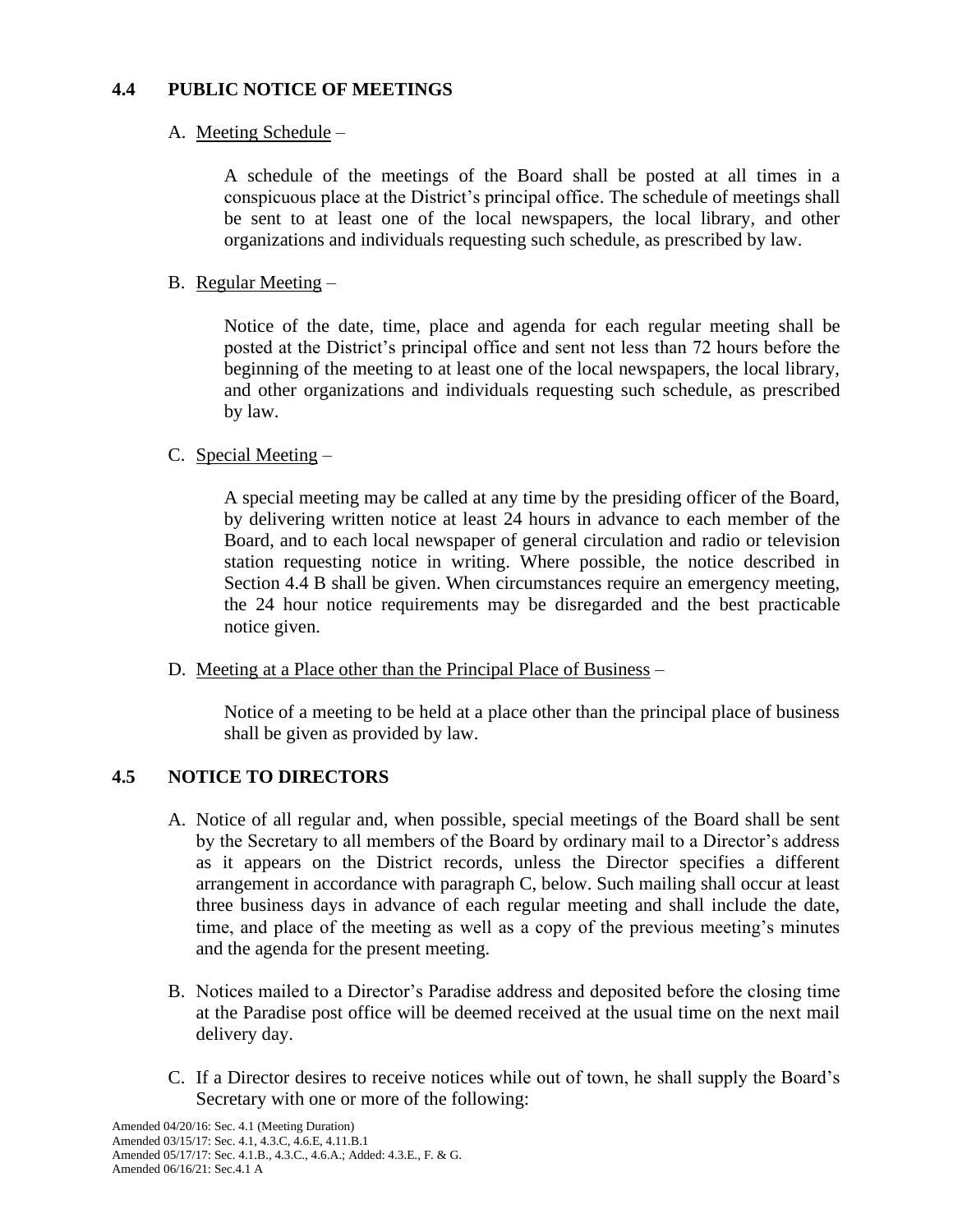- 1. A temporary or "in care of" address within one day's delivery by ordinary surface mail or express mail.
- 2. A telephone number at which the Director agrees to accept notices in lieu of mail or personal delivery.
- 3. An electronic e-mail address at which the Director agrees to accept notices in lieu of surface mail or telephonically, and agrees to accept the notice in the District's normal software application.
- D. A Director may file a written waiver of notice of special meetings in accordance with Government Code §54956.

# **4.6 CONDUCT OF MEETINGS**

- A. All meetings of the Board shall be conducted according to the Ralph M. Brown Act. The Board prefers a flexible form of meeting, however, at times Rosenberg's Rules of Order may be instituted at the discretion of the Chair or by a majority vote of the Board. If a Director believes order is not being maintained or procedures are not adequate, then the Director should raise a point of order, not requiring a second, to the Chair. If the ruling of the Chair is not satisfactory to the Director, then it may be appealed to the Board. A quorum of the Board will govern and determine the point of order.
- B. Any Board member shall have the right to place any matter on the agenda in accordance with Section 4.3.
- C. The President will not possess the power of veto for any requested agenda item. The Board, by majority vote; may in the interest of expediency, defer certain agenda items to another meeting date.
- D. The President or Chairperson will not limit or restrict debate by Directors of items appearing on the agenda. Should circumstances suggest that Director's debate be limited on an agenda item, such debate may be limited by a majority decision of the Board.
- E. Directors shall thoroughly prepare themselves to discuss agenda items at meetings. Information that is requested by individual Directors before meetings shall be distributed through the District Manager or Chief Financial Officer, and all Directors will receive all information being distributed.
- F. Agenda Item Procedures
	- 1. Presentation is made by staff, consultant, or agenda item author.
	- 2. Staff provides comments or recommendations if they are not the presenter.
	- 3. Board Members ask questions for clarification.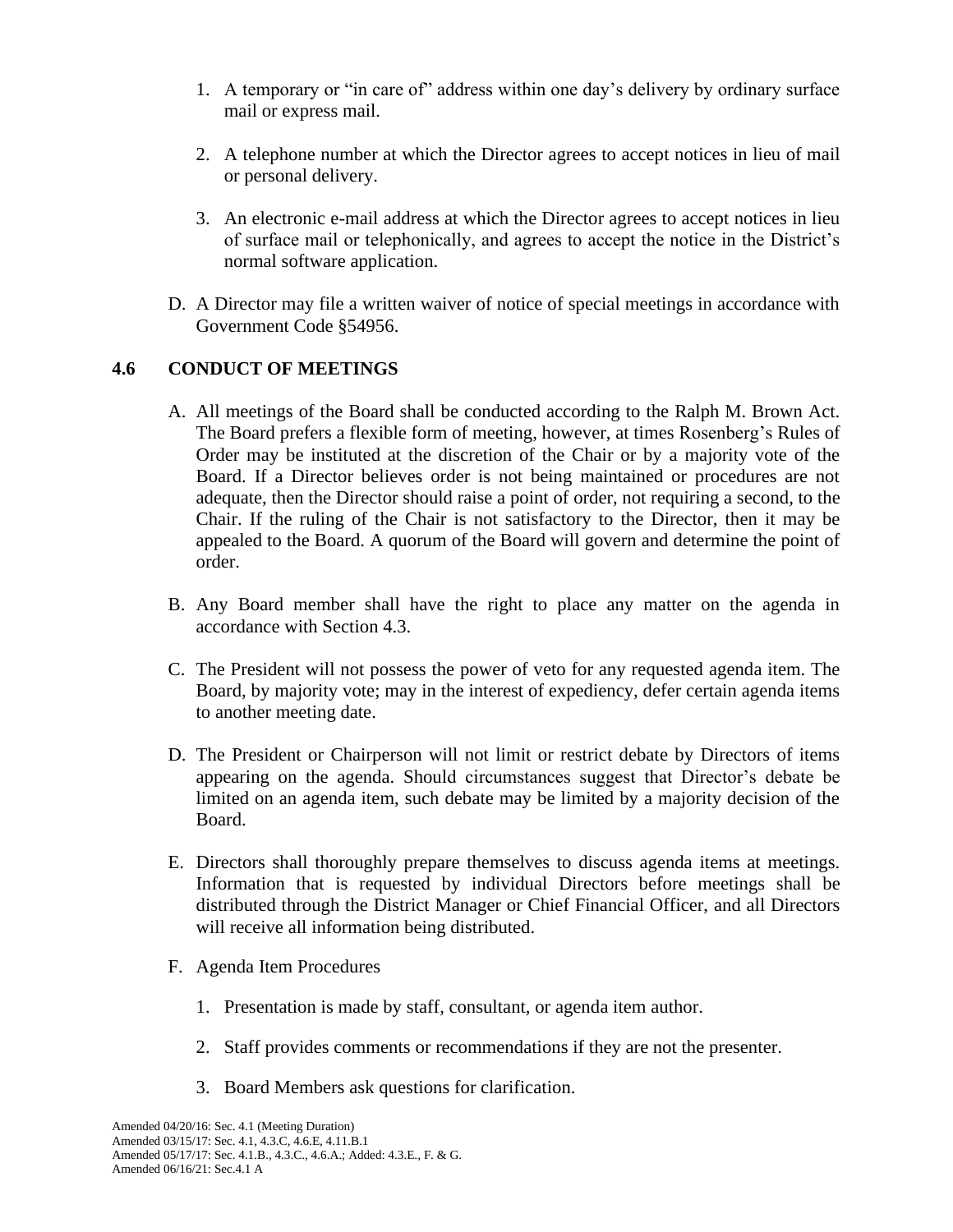- 4. The first public participation period is open.
	- a) Public may address the Board at this time and are expected to identify themselves and the state the city of their residence.
	- b) Public may suggest questions for the Board to consider.
	- c) Public comments are generally limited to five minutes per speaker, but the time may be adjusted on a particular item at the pleasure of the Board President. Board President may set an overall time limit for public comments for the agenda item. Majority board vote may override the President's established time limit.
	- d) Public members are not allowed to "defer" their time to another speaker.
	- e) Comment cards may be required for some agenda items. Comments will be allowed in the order received.
- 5. Board Members ask any additional questions and debate the item.
- 6. Agenda Item is concluded with the lack of a motion, a motion with an approval or denial, or tabling to a future meeting.

# **4.7 QUORUM**

Action can be taken only by vote of the majority of the Board. Three (3) Directors represent a quorum for the conduct of business. Actions taken at a meeting where only a quorum is present, therefore, require all three (3) votes to be affirmative to enact any motion (unless a "super-majority" vote is required by policy or other law). A member abstaining in a vote is considered casting in the affirmative for that vote.

- **Example** If three of five Directors are present at a meeting, a quorum exists and business can be conducted. However, if one Director abstains on a particular action and the other two cast "aye" votes, the motion passes.
- **Example** If an action is proposed requiring a two-thirds vote and two Directors abstain, the proposed action is approved because the abstaining votes are considered in the affirmative.
- **Example** If a vacancy exists on the Board and a vote is taken to appoint an individual to fill said vacancy, three Directors must vote in favor of the appointment for it to be approved. If two of the four directors present abstain, the appointment is approved because the abstaining votes are considered in the affirmative.

Notwithstanding the foregoing, in the event a director abstains as a result of a financial interest under Government Code § 87100 et seq., the abstaining director's vote is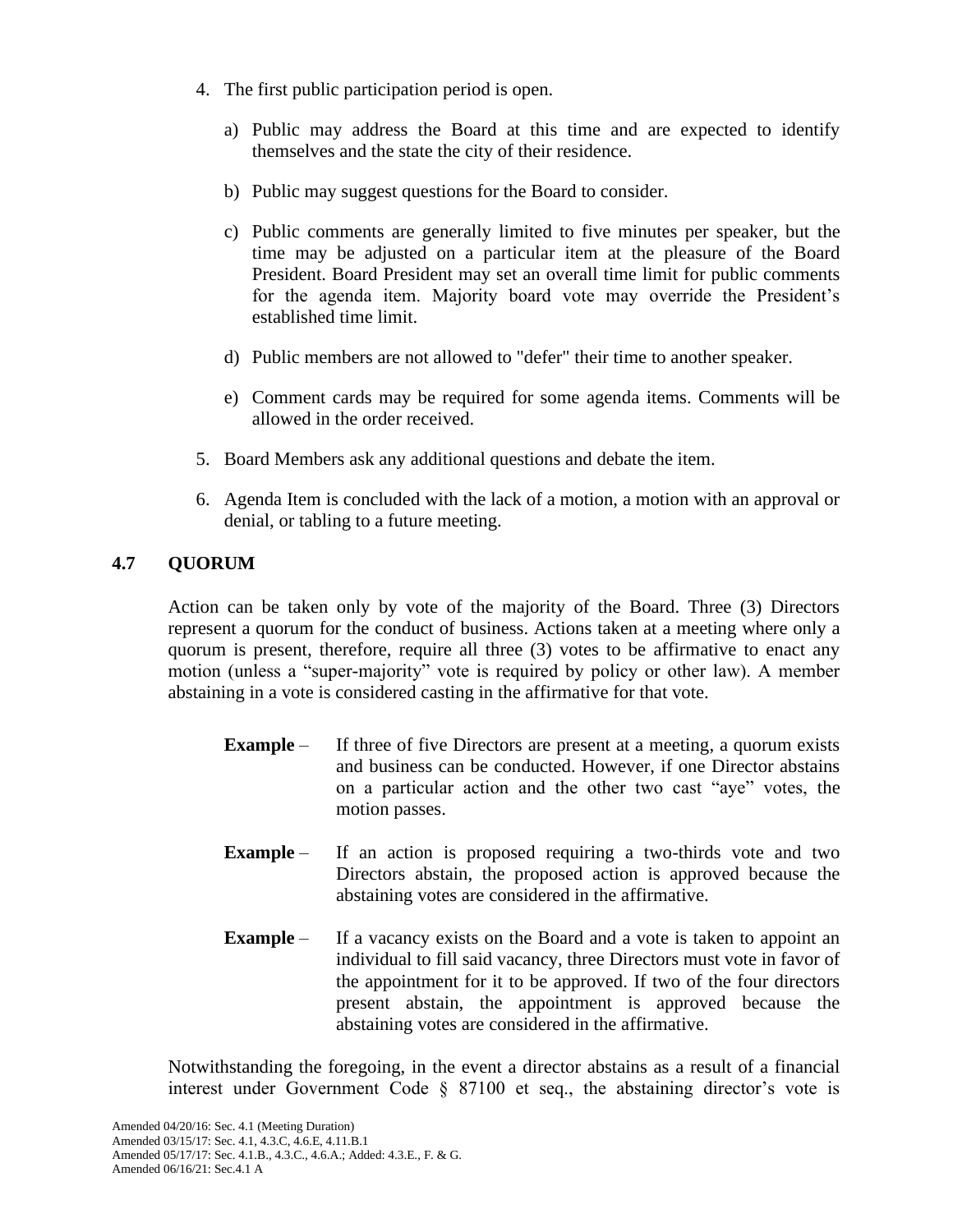considered an absence of that director. However, if the director's participation is legally required for the action or decision to be made, the director may make or participate in making the decision notwithstanding the director's financial interest. An abstention by a director whose participation is legally required shall be considered a vote in favor of the majority.

A vote of the majority of the actual number of Directors in attendance shall be sufficient for a motion to adjourn or a motion to adjourn to a stated time.

## **4.8 NO PROXY**

No Director may appoint another individual, by proxy or otherwise, to assume his responsibilities as a Director.

### **4.9 OPEN AND CLOSED MEETINGS; ACTIONS TAKEN**

### A. Open Meeting –

All meetings of the Board, except closed meetings, shall be open to the public.

### B. Closed Meeting –

The District is authorized by the Ralph M. Brown Act to hold closed sessions for purposes specified in the Act. Those purposes include, for example, conferences with the District's attorney on pending litigation or whether to initiate litigation, discussions related to threats to District facilities, and some personnel matters.

### C. Actions Taken –

No ordinance, resolution, rule, or regulation shall be approved at a closed meeting.

### **4.10 MINUTES OF MEETINGS TO BE KEPT**

#### A. Open Meeting –

Written minutes shall be kept of all open meetings. Such minutes shall include:

- 1. The date, time, and place of the meeting.
- 2. The names of Directors present and absent.
- 3. The substance of all matters proposed, discussed, or decided, and a record, by individual Director, of votes taken.
- 4. The names*,* if provided*,* of all citizens who appeared.
- 5. Any other information that any Director requests be entered in the minutes.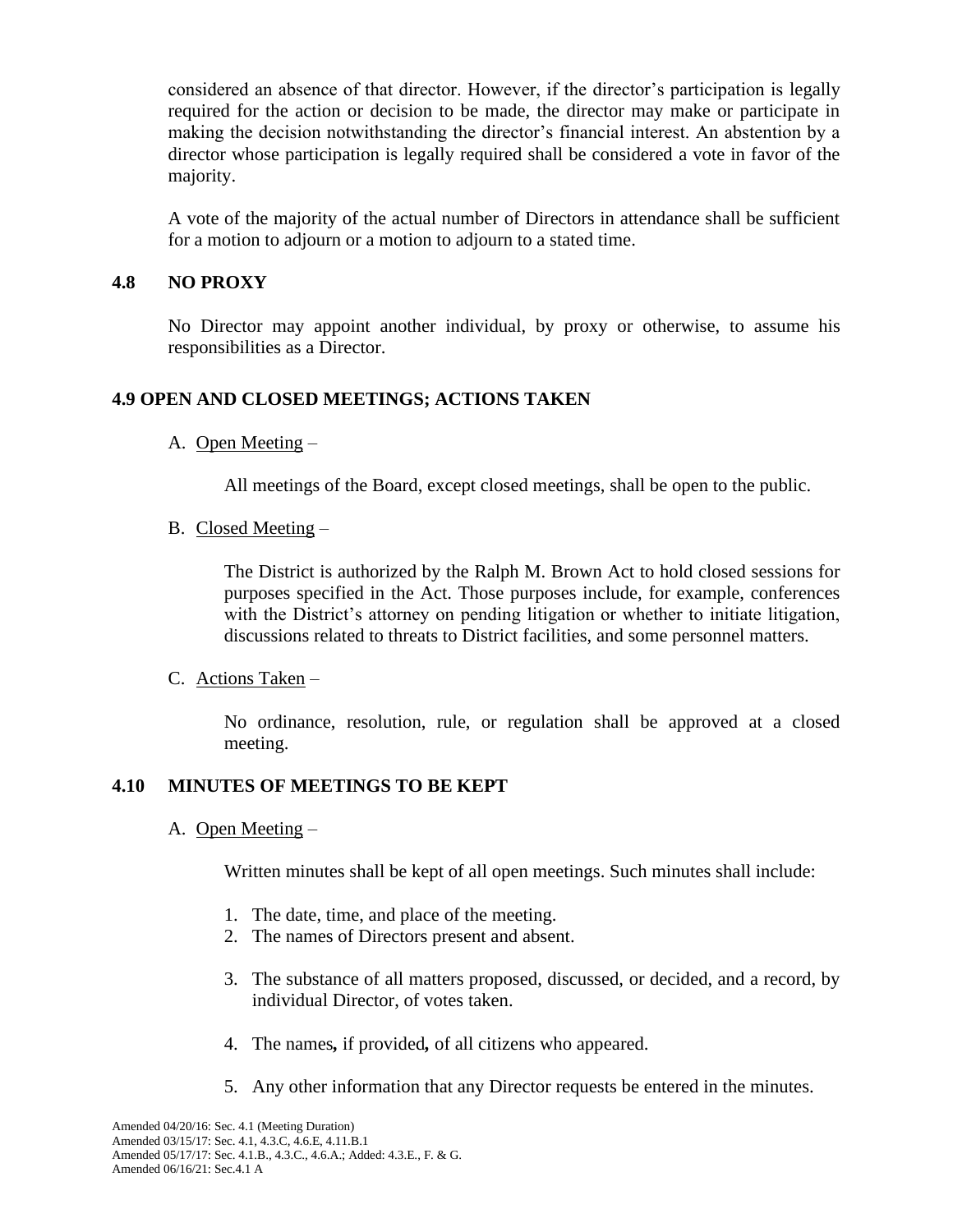Minutes shall not be "final" or "official" until they have been formally approved by the Board. Once approved by the Board, the official minutes shall be kept in a fireproof vault or other fire-resistant, secured cabinet. An audio tape recording of regular and special meetings of the Board will be made and retained for a minimum of three years. The recordings shall be maintained in a fire-resistant, secured environment in accordance with the District's Records Retention Policy.

B. Closed Meeting –

Detailed written minutes or tape recording shall not be required to be taken and/or maintained. Informal notes may be taken to assist in describing any required action to be reported to the public.

### **4.11 PUBLIC HEARING PROCEDURES**

- A. Public hearings before the Board shall follow procedural steps:
	- 1. Declaration that the public hearing is open.
	- 2. Verification that legal notification requirements have been met.
	- 3. Staff presentation.
	- 4. Questions by Directors.
	- 5. President opens the public comment session.
	- 6. Call upon individuals who have completed and submitted registration cards.
	- 7. When no more comments are to be made, the President shall close the public comment session*.*
	- 8. Staff response.
	- 9. Questions by Directors.
	- 10. Board discussion.
	- 11. Board vote.
	- 12. Motion to adjourn.
- B. The following rules shall be observed during public hearings before the Board:
	- 1. Members of the public who desire to speak may be requested to complete a registration card indicating the speaker's name, address and affiliations to the agenda item(s) (or whom he represents).